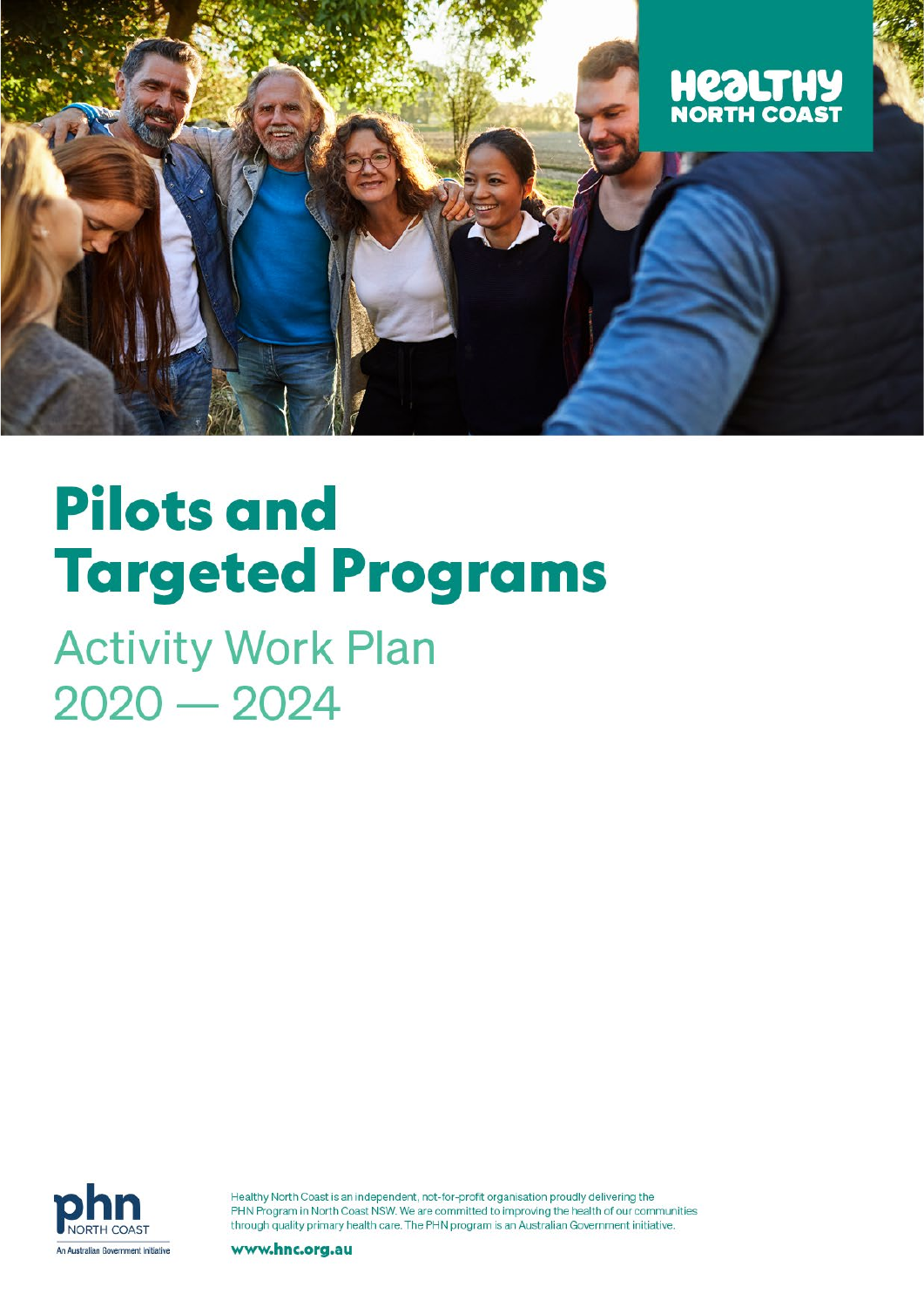| Contents |
|----------|
|          |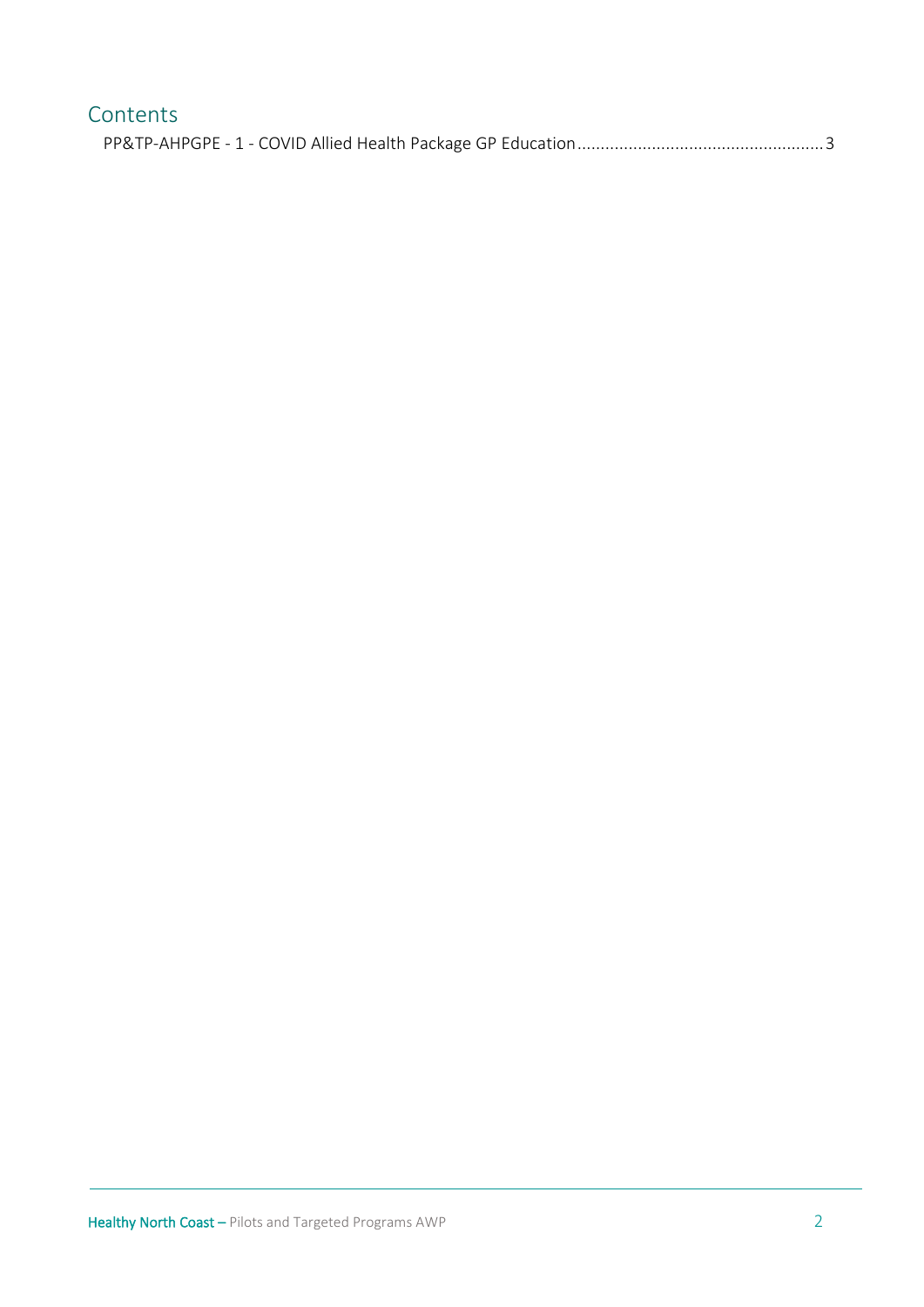## <span id="page-2-0"></span>PP&TP-AHPGPE - 1 - COVID Allied Health Package GP Education

## Program Key Priority Area

Population Health

## Aim of Activity

To increase GP referrals to allied health professionals providing services people with dementia in RACFs.

## Description of Activity

Deliver education and communications materials to GPs, nurses and allied health professionals working with people with dementia in RACFs.

Education and communication materials to cover:

- the importance of providing allied health services to people with dementia and other residents with complex medical needs in Residential Aged Care Facilities (RACF)
- the new temporary MBS allied health and mental health items for residents of aged care facilities, and how they can be used to support the residents.

At least three education sessions will be conducted.

### Needs Assessment Priority

NCPHN Needs Assessment 2019/20-2021/22

| <b>Needs Assessment Priority</b> |
|----------------------------------|
| Older People                     |
| Access to health services        |
| Health Workforce                 |

## Target Population Cohort

GPs, nurses, allied health professionals and administrators working in RACFs.

Indigenous Specific No

#### Indigenous Specific Comments

Direct approach to Aboriginal Elders, Aboriginal Medical Services and Aboriginal community leaders.